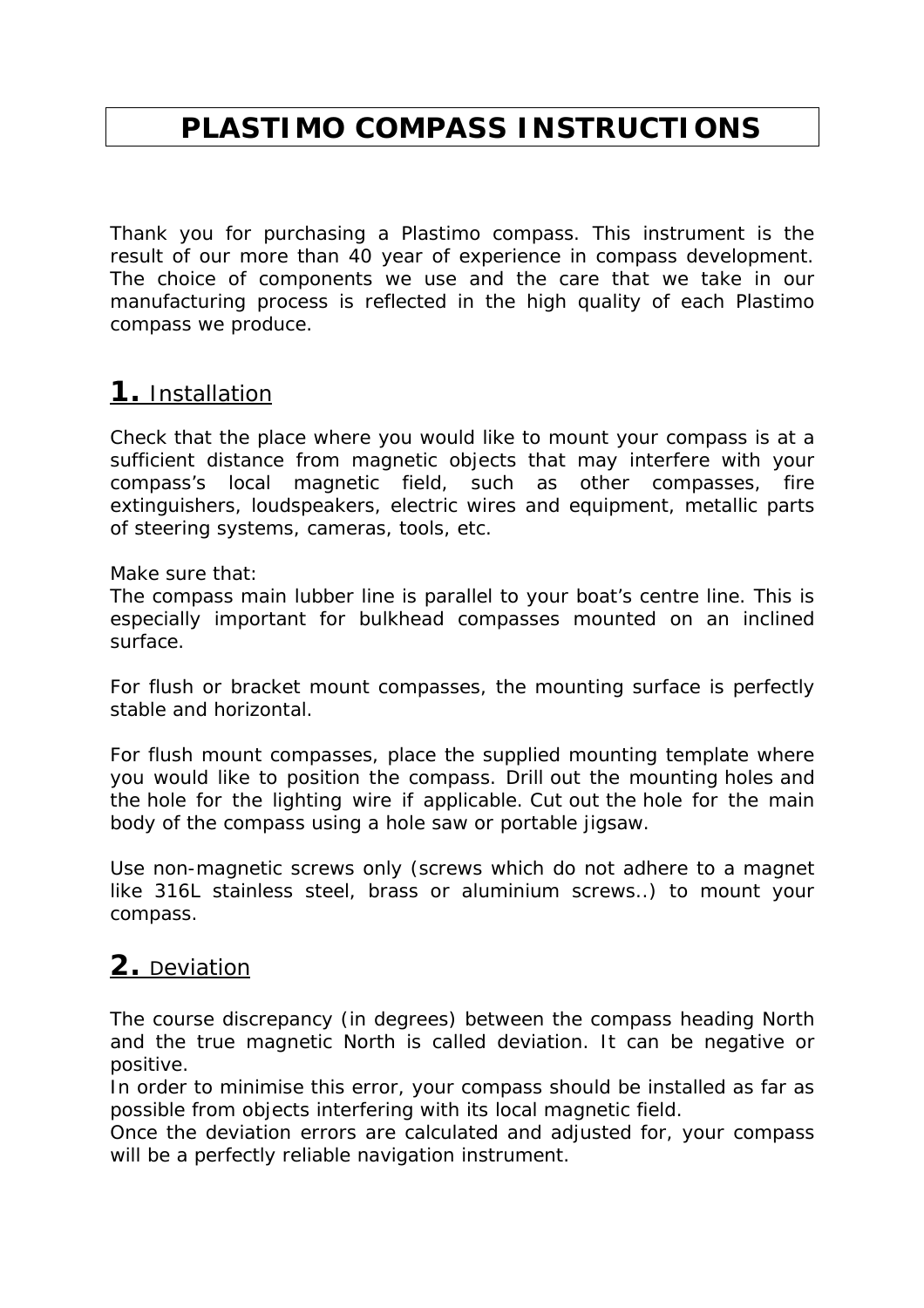Your deviation should be recorded graphically on a deviation curve, and kept handy for future reference. To ensure ongoing accuracy, your compass deviation should be checked and updated once a year.

#### How to plot a deviation curve

Check that the compensation screws are in a neutral position (according to the compass model, the screw slot will either be horizontal, or aligned with a dot.

Although simple, calculating your compass deviation must be done carefully. Deviation can be checked effectively by comparing different headings on your compass, with those obtained from a hand bearing compass held well clear of any interference. Standing at the stern of your boat is usually the best position, provided it is a "non magnetic" area.

Example: if the hand bearing compass reads 30° and the steering compass reads 34°, deviation on a course of 34° is - 4°.

#### • **Step 1 : Find a position that is well away from any source of interference**

Choose a nice day with smooth water. Select a distant object or landmark (at least 3 miles away from the boat), whose bearing is known.

Sight the landmark with the hand bearing compass and while running your boat under power, steer the boat slowly around in a circle, while maintaining the sight of the landmark.

If the bearing remains constant, it means that you are in an area well clear of any interference. If not, repeat the operation, re-situating yourself at another place on your boat until the bearing remains constant through a 360 degree circle.

#### • **Step 2 : Compare headings from hand bearing and steering compasses**

Reversing your circle direction, compare the 2 compass's headings at 30 degree intervals (North, 30°, 60°, East, 120° etc.). Any difference noted is due to the deviation on the steering compass.

#### • **Etape 3 : Establish the deviation curve**

Plot the deviation (positive or negative) noted in Step 2 above on your compass deviation card.

# **3.** Compensation

Compasses are generally supplied with built-in compensation, but some models can accept optional compensation modules.

Compensating a compass consists of adjusting the position of the 2 builtin compass magnets, in order to affect the horizontal component of the compass card with respect to the North/South and East/West deviation.

The compensation procedure is a delicate operation and should ideally be carried out by a professional and qualified compass service centre.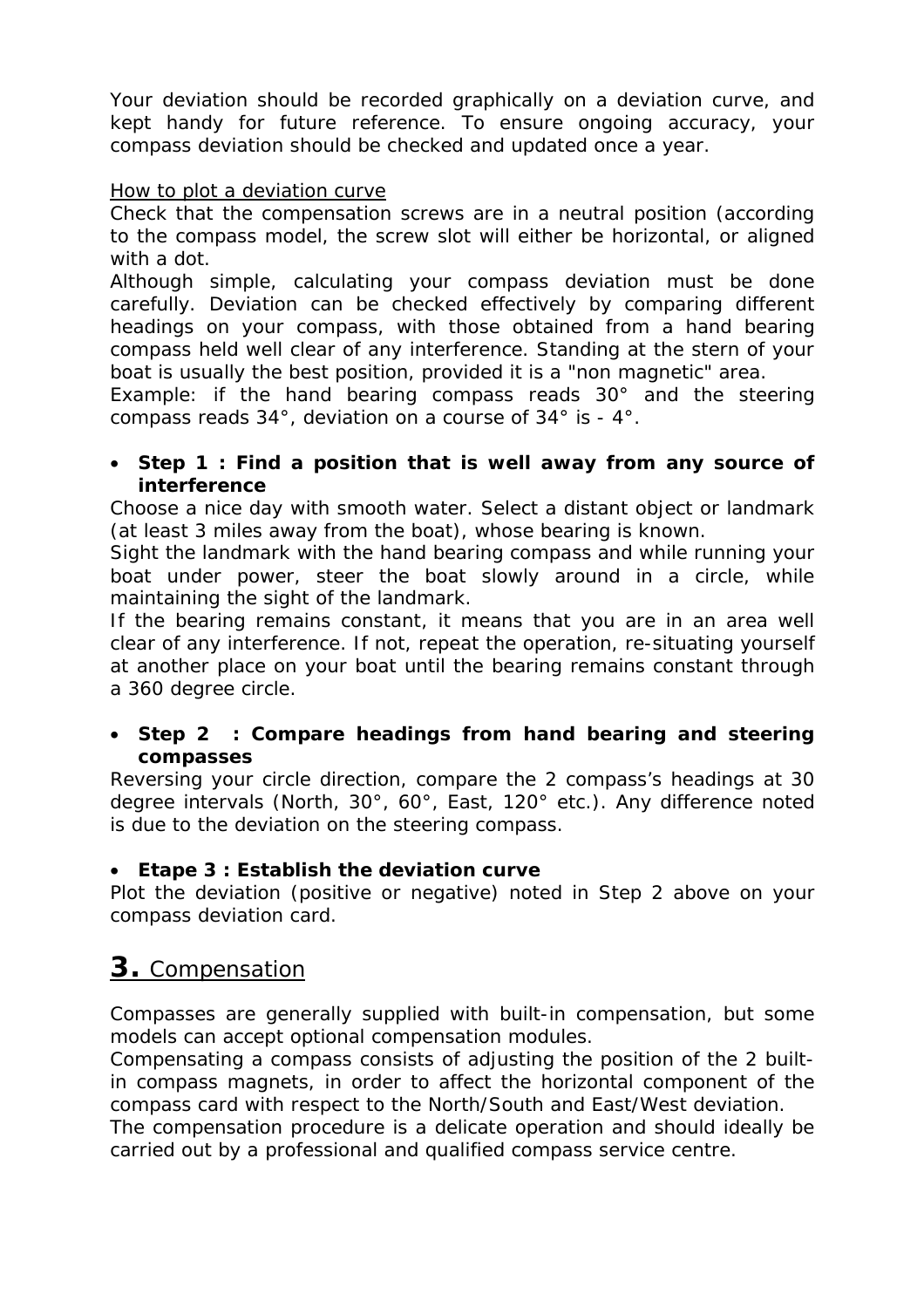#### **How to compensate a compass:**

You will need a second compass to be used as the reference for your steering compass; a hand bearing compass is often the most convenient, provided it is interference-free. The north-south labelled screw on the compass corrects the north-south heading; the east/west screw corrects the east-west heading (see figure E).

- Run your boat under power along a northerly course as indicated by your hand bearing compass and adjust your steering compass by turning the north-south screw either way, until the steering compass also points north.

- Repeat the procedure, running the boat on an eastern course, adjusting your steering compass by turning the east-west adjusting screw until the steering compass points east.

- Run the boat on a southern course reducing the deviation by half.
- Run the boat on a western course reducing the deviation by half.

Note: Upon completing the compensation procedure, it is important to plot a new deviation curve.

# **4.** Lighting

Our compasses with lighting include in series a 12V bulb and two wires twisted around each other to avoid interfering with the magnetic field. Compasses equipped with 2 x 12V bulbs can be used on 24 V power, when the provided bulbs are mounted in series (see figure D).

# **5.** Utilisation

You can now use your compass. It must be read from the front (see figure A : Front Reading / B : Double Readig / C : Back Reading), with the lubber line (1) indicating your boat's heading. Some compasses have lubber lines (2) on either side to enable accurate readings whatever the angle.

Keep in mind that even the proximity of a simple screwdriver may cause important deviation and give you a bad course reading.

To calculate your course, use the following formula **TH = MH + V + D TH** : true heading (determined on the marine chart)

**MH** : magnetic heading (indicated by the lubber line (1))

- **D** : deviation (see paragraph 2)
- **V** : variation (shown on marine chart).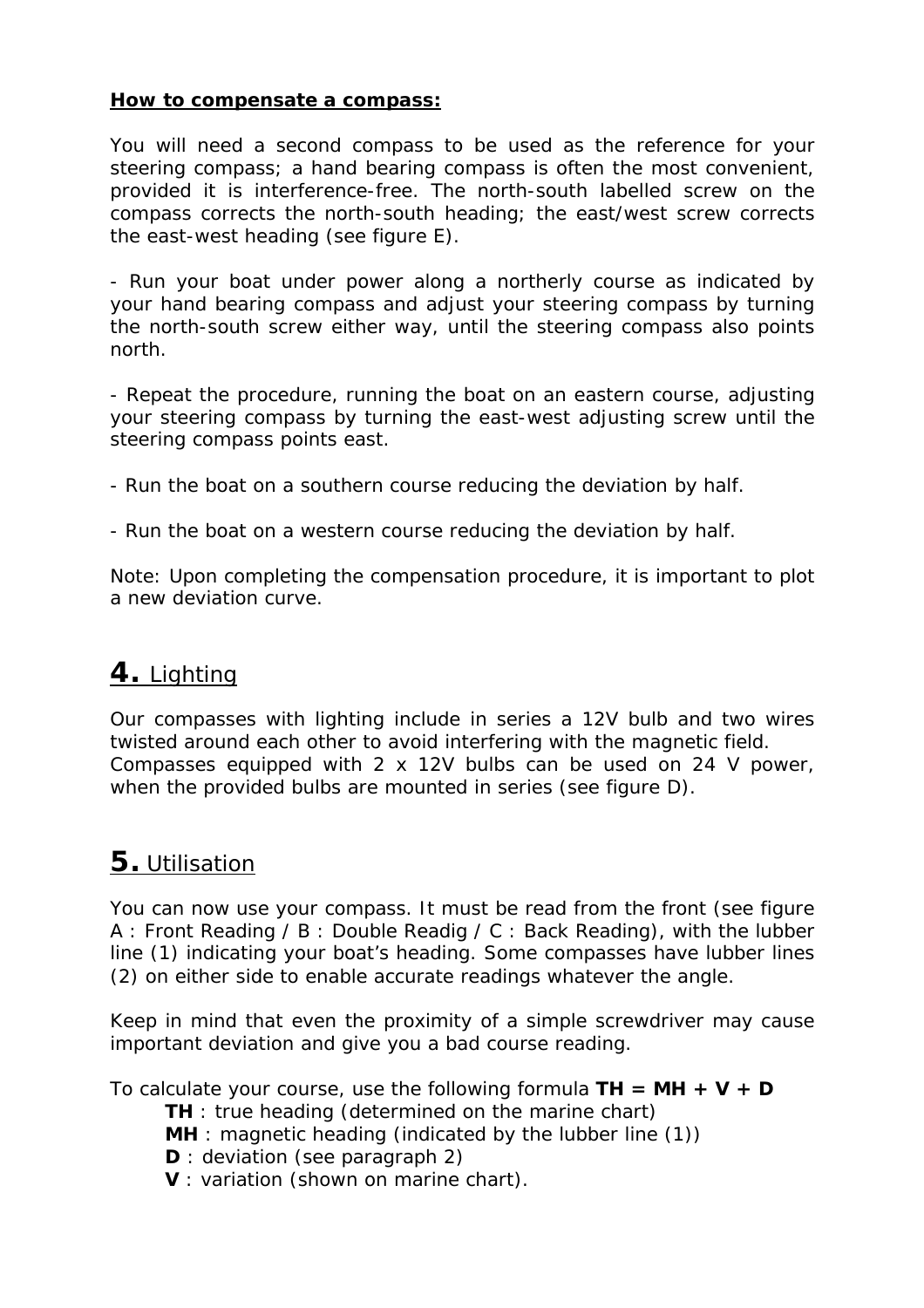# **6.** Maintenance advice

Clean your compass with soapy water. Do not use solvents that include methylene, ethylene or acetate.

To reduce scratches on the dome of your compass, use a rubbing cream and polish.

When mounting your compass, do not use mastic acetic acid (smell of vinegar), which could damage your compass.

### **7.** Troubleshooting

If your compass presents the slightest defect, including the appearance of a persistent bubble, do not try to open the magnetic cell (3), but contact your Plastimo dealer or directly our factory service centre:

Hamilton Business Park Botley Road Hedge End Southampton, Hants SO30 2HE United Kingdom www.plastimo.com

# **8.** Warranty conditions

Dear Boat Owner,

Our compasses have been thoroughly checked and are covered by Plastimo's 5-year warranty for defects in materials and manufacturing process. This warranty provides for the free repair or replacement of defective parts from our certified service centres.

#### **Local law:**

This warranty grants you specific legal rights. You may also have different legal rights depending on the laws of your state or country. To the extent that this warranty is inconsistent with any local laws, this warranty will be deemed to be modified to be consistent with such local laws.

#### **Limitations:**

Warranty does not cover:

- Compass mounting/dismounting costs.
- Damages as a result of non authorized modification or repairs, incorrect installation or misuse.

To make a claim under this warranty, the compass has to be returned prepaid to your dealer or to our customer service centre with its original invoice or its warranty card, duly filled in.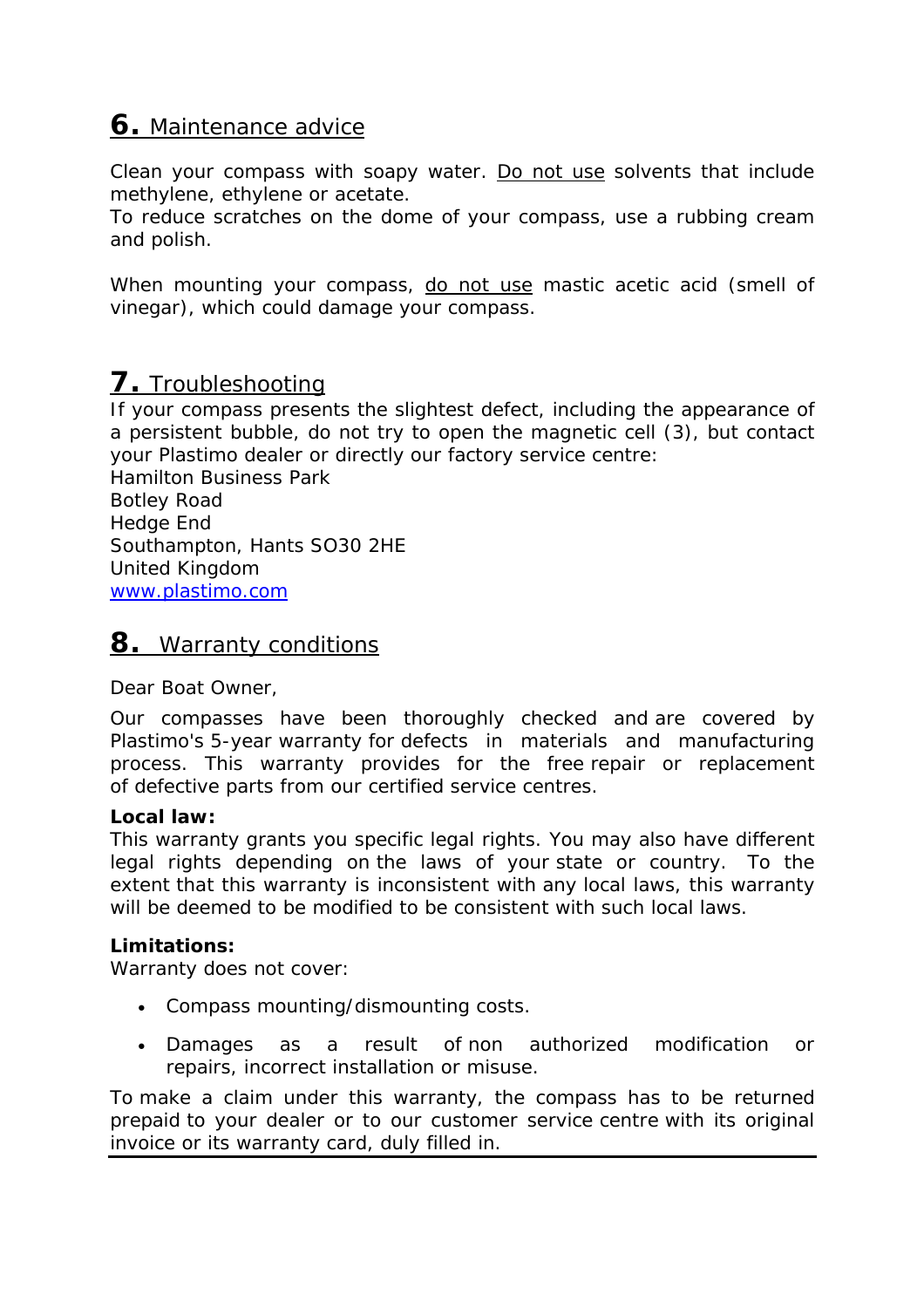